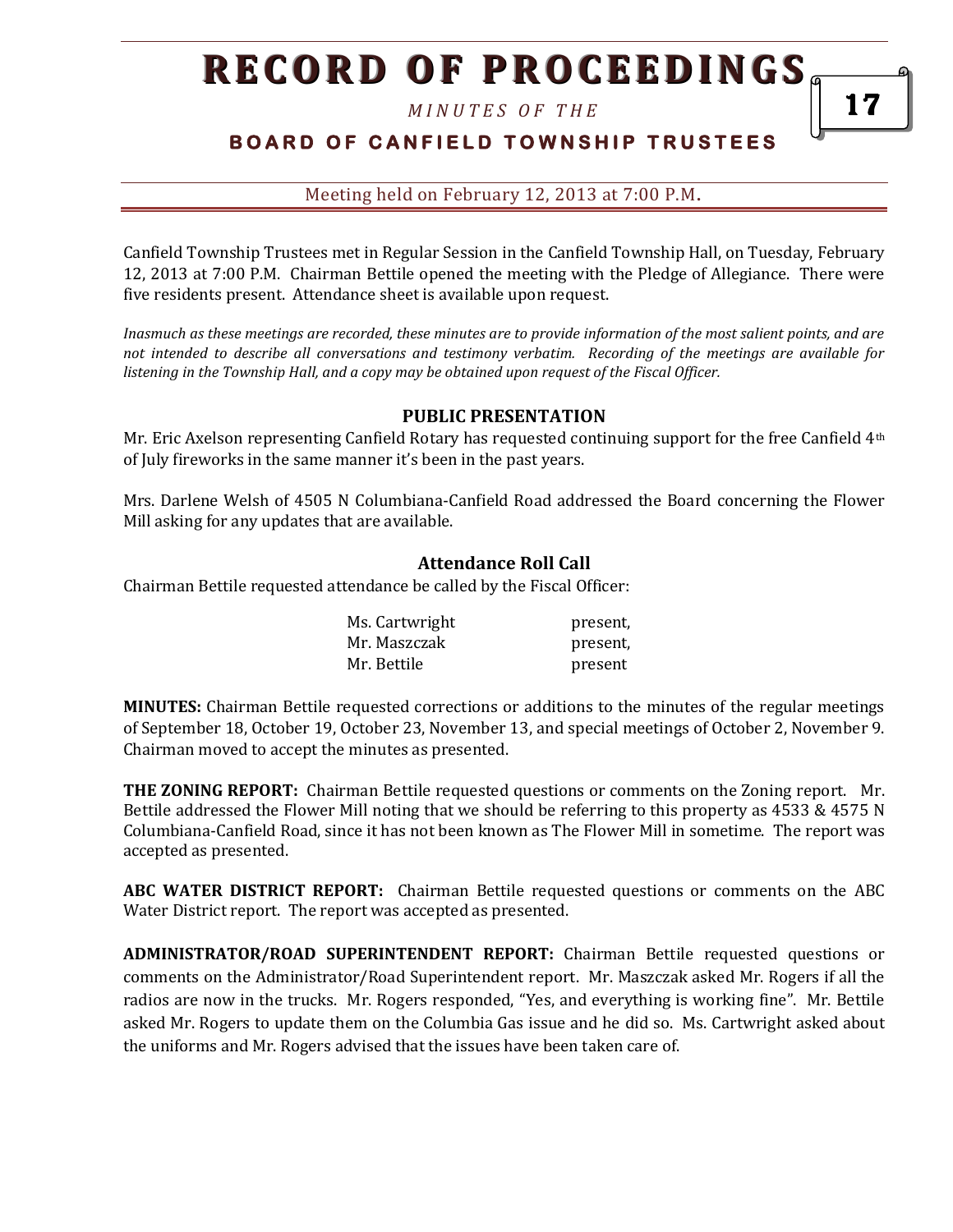*M I N U T E S O F T H E* 

# **B O A R D O F C A N F I E L D T O W N S H I P T R U S T E E S**

## Meeting held on February 12, 2013 at 7:00 P.M**.**

Mr. Bettile asked about the flag's lights in the front of the hall. Mr. Rogers noted that the lights were installed exactly where the conduit was placed by the contractor and it will cost \$300.00 to move it. Mr. Bettile would like another estimate and the Board agreed. The report was accepted as presented.

**FISCAL OFFICERS REPORT:** Chairman Bettile called on the Fiscal Officer, Carmen I. Heasley, to present the financials and she did so in detail. She reviewed the investments of the Township and addressed understanding the new reports. Ms. Heasley noted a resolution on the books to invest up to \$800,000.00, but we have not been able to do that due to the economy…investing only \$330,000.00 of the \$800,000.00. Ms. Heasley explained the changes to the purchase orders approved at the meeting of January 8…one not needed and one had to be decreased, suggesting a new resolution to replace the old one. What was needed to complete the process of closing the Orlando Project was also discussed. Fiscal Officer noted sending out insurance information on life & vision insurance by e-mail, since we changed our health insurance carrier.

**Correspondence**: The Township is in receipt of a letter from Canfield American Legion Post #177 requesting support to help with purchasing plaques & other expenses for a total of \$2,000.00 for the Memorial Day expenses.

The Township is in receipt of a letter from the Canfield  $4<sup>th</sup>$  of July Committee requesting continued support of the parade activities asking for a donation of \$5,000.00 of which the City of Canfield will match. The letter notes that together we can continue to provide a most memorable event for all families in the Canfield community.

The Township is in receipt of a letter from First Night Canfield requesting consideration from the Board to support the First Night Canfield 2014 activities requesting a donation of \$10,000.00.

### **UNFINISHED BUSINESS RESOLUTION 2013-02-12-28 Canfield Soccer Club**

Mr. Maszczak moved to adopt the Addendum to the March 10, 2009 Agreement by and between the Board of Trustees, Canfield Township, Ohio and The Canfield Soccer Club. Mr. Bettile seconded the Motion. Discussion: Mr. Maszczak stated that the Board of Trustees is pleased to announce that an agreement has been reached with the Canfield Soccer Club that facilitates the needs of both the Soccer Club and Township resident's use of the athletic fields located at the Canfield Township Park. We look forward to an ongoing relationship with the Soccer Club and wish them a successful season in 2013. Roll call: Ms. Cartwright, yes; Mr. Maszczak, yes; Mr. Bettile, yes. Motion carried 3 to 0.

## **RESOLUTION 2013-02-12-29 Rescind Resolution #2012-10-09-167 & #2012-02-28-49 Paving Project**

Ms. Cartwright moved to rescind the Resolution #2012-10-09-167 & Resolution #2012-02-28-49 for the advertising and joint paving project for fiscal year 2012 with the City of Canfield. The Motion was seconded by Mr. Maszczak. Discussion: Ms. Cartwright noted that this will not preclude us from future projects with the City of Canfield or with other municipalities. Roll call: Ms. Cartwright, yes; Mr. Maszczak, yes; Mr. Bettile, yes. Motion carried 3 to 0.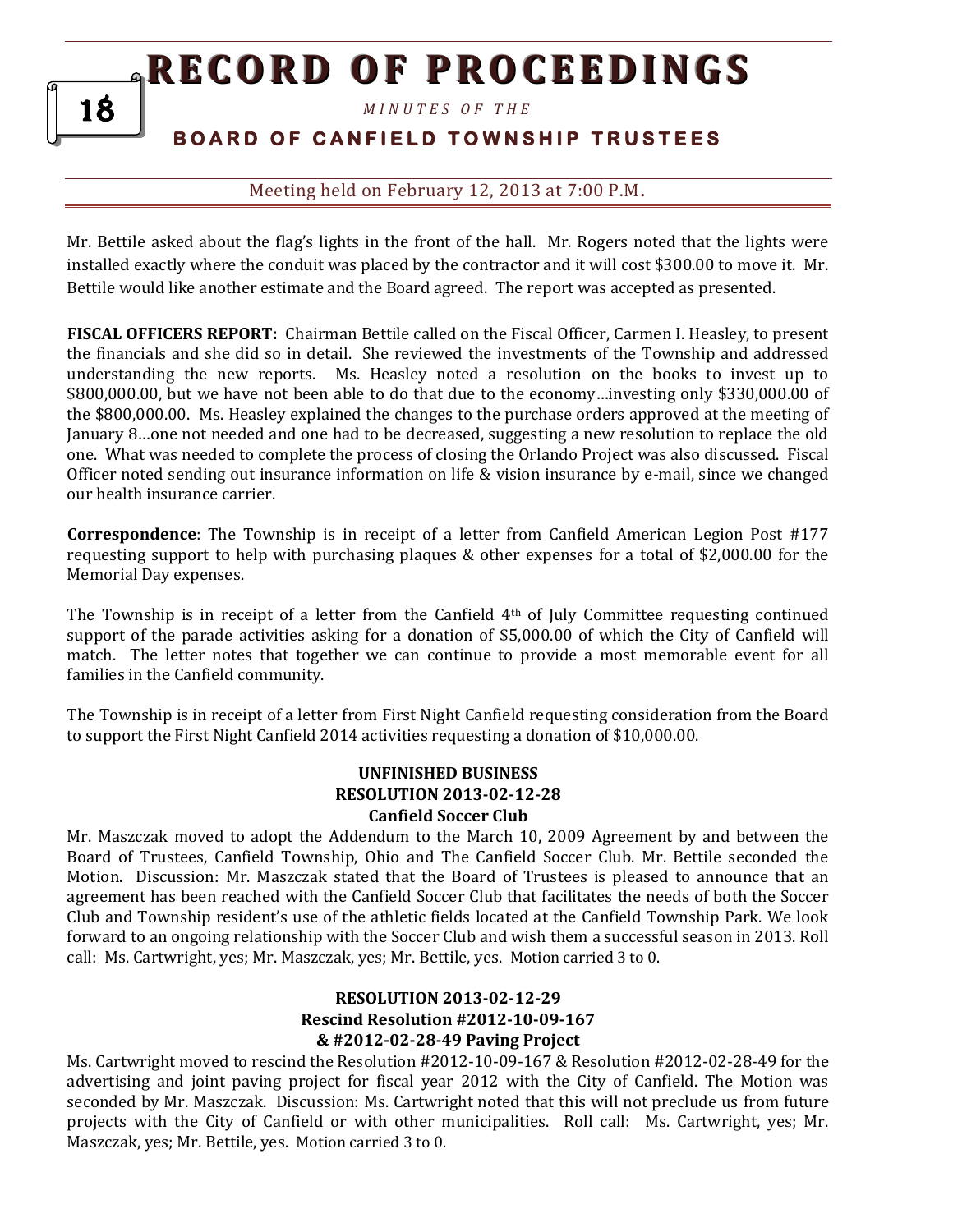*M I N U T E S O F T H E*

**BOARD OF CANFIELD TOWNSHIP TRUSTEES** 

Meeting held on February 12, 2013 at 7:00 P.M**.**

## **RESOLUTION 2013-02-12-30 Westbury Park Sidewalks**

Ms. Cartwright moved to approve GreenLEEF Development Services to perform the site development plan, detailed construction drawings, prepare the contract documents and specifications to complete the sidewalks in Plats # 1 and #3 at a cost of \$6,850.00. The Motion was seconded by Mr. Bettile. Discussion: Mr. Bettile noted that the funding for this project has come from the performance bond that was released to the Township from the Mahoning County Planning Commission. The project will be ready to go out for bid on March 25, 2013 and the project's total cost will fall within the allotted funds from the performance bond. Roll call: Ms. Cartwright, yes; Mr. Maszczak, yes; Mr. Bettile, yes. Motion carried 3 to 0.

### **RESOLUTION 2013-02-12-31 Park Sanitary Sewer**

Mr. Maszczak moved to accept the contract proposal by RJH Consulting for the engineering services, design, detailed construction drawings, and preparation of the contract documents and specifications for the installation of the sanitary sewer system for the Township Park at a cost of \$14,500.00. The Motion was seconded by Mr. Bettile. Discussion: Mr. Maszczak noted that this project will be ready to go out for bid April 30, 2013 contingent upon the Ohio EPA permit approval. Ms. Cartwright asked Mr. Rogers if he foresees any problems with getting EPA approval. Mr. Rogers replied that he doesn't see a problem, but the only concern will be with the time factor, since it takes 45 days to review the paperwork. Ms. Cartwright asked, "When will it be submitted from the bid opening?" Mr. Roger tried to explain the process, giving some timelines. Roll call: Ms. Cartwright, yes; Mr. Maszczak, yes; Mr. Bettile, yes. Motion carried 3 to 0.

## **RESOLUTION 2013-02-12-32 Township Park Re-Opening**

Ms. Cartwright moved to approve the re-opening of the Canfield Township Park located on Herbert Road. The Motion was seconded by Bettile. Roll call: Ms. Cartwright, yes; Mr. Maszczak, yes; Mr. Bettile, yes. Motion carried 3 to 0.

### **RESOLUTION 2013-02-12-33 Retro-Reflective Street Signs**

Ms. Cartwright moved to approve the purchase of the retro-reflective regulatory and street signs as mandated by the Federal Government for the northeast quadrant of the Township at a cost of \$13,212.64. The Motion was seconded by Mr. Bettile. Discussion: Ms. Cartwright noted that this is the last quadrant of the Township to meet the reflective requirements. Mr. Bettile noted that the date was changed and we have not been advised of the new date, but we are way ahead of the federally mandate requirements deadline. Roll call: Ms. Cartwright, yes; Mr. Maszczak, yes; Mr. Bettile, yes. Motion carried 3 to 0.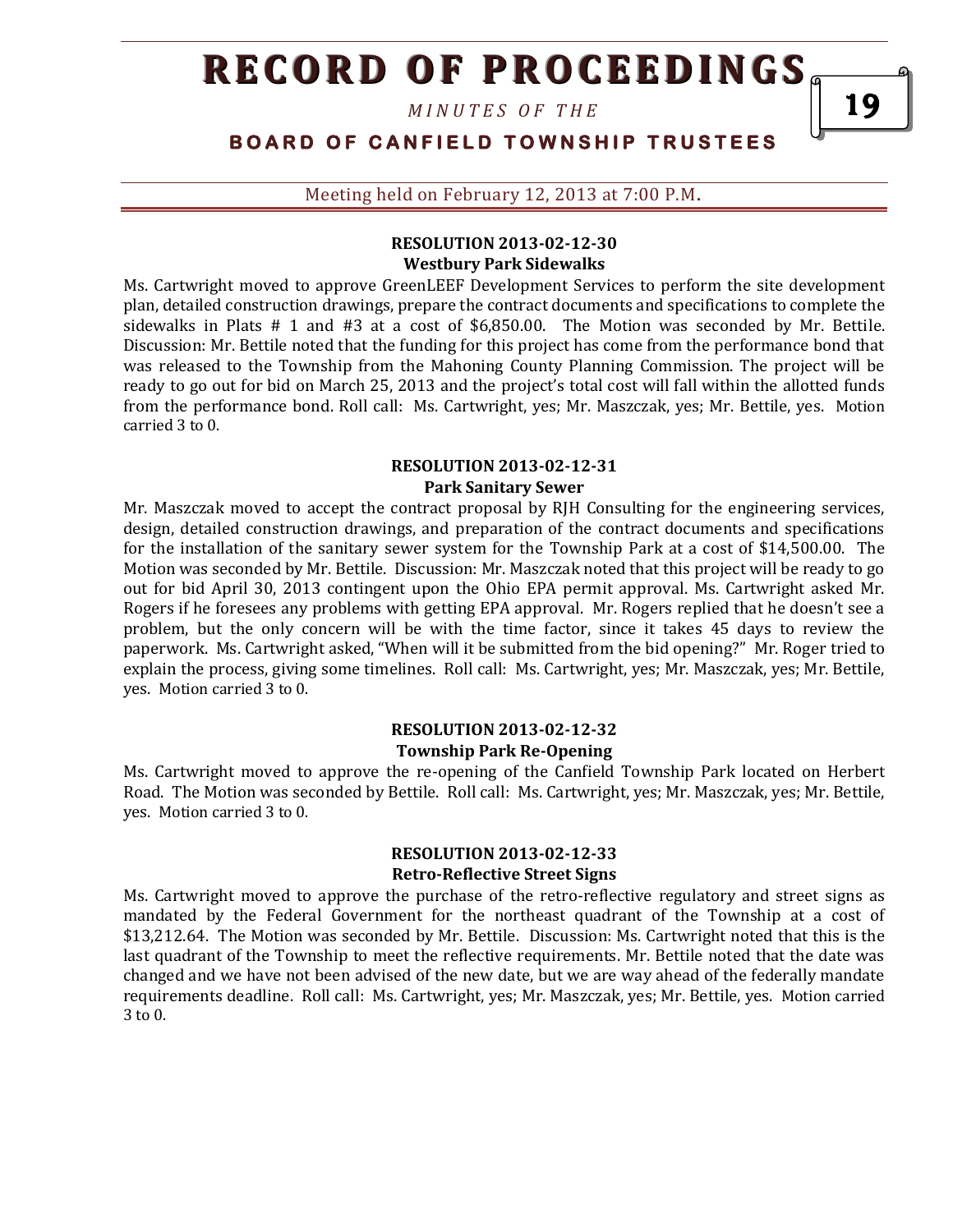*M I N U T E S O F T H E* 

# **B O A R D O F C A N F I E L D T O W N S H I P T R U S T E E S**

Meeting held on February 12, 2013 at 7:00 P.M**.**

#### **NEW BUSINESS RESOLUTION 2013-02-12-34 Leaf Spring Repairs**

Ms. Cartwright moved to approve the leaf spring repairs to Truck # 201 by Emch Spring Services Inc. at a cost not to exceed \$907.49. The Motion was seconded by Mr. Maszczak. Discussion: Ms. Cartwright noted that she received a call from Mr. Rogers explaining the repairs and she give her verbal approval to have the work done. Roll call: Ms. Cartwright, yes; Mr. Maszczak, yes; Mr. Bettile, yes. Motion carried 3 to 0.

## **RESOLUTION 2013-02-12-35 2013 Parkland Lawn Maintenance**

Mr. Maszczak moved to approve the advertisement in *The Youngstown Vindicator's* Legal Notices and begin the bidding process for the 2013 Lawn Maintenance for the Township Parkland. Bid packets will be available from February 18th through March 1st with a bid opening on March 1st at 10:35 a.m. The low bidding, qualified contractor / contractors will be announced at the March  $12<sup>th</sup>$  meeting. The Motion was seconded by Mr. Bettile. Roll call: Ms. Cartwright, yes; Mr. Maszczak, yes; Mr. Bettile, yes. Motion carried 3 to 0.

#### **RESOLUTION 2013-02-12-36**

#### **2013 Nuisance Property Contractors**

Ms. Cartwright moved to advertise in *The Youngstown Vindicator's* Legal Notices for the lawn and maintenance and/or other related contractors to serve on a pre-established bidder's list to provide lawn mowing, weed removal and other cleanup as needed for properties located in Canfield Township deemed to be nuisance as provided by ORC 505.87 and giving authority to the Township to remedy said matters. The Motion was seconded by Mr. Maszczak. Roll call: Ms. Cartwright, yes; Mr. Maszczak, yes; Mr. Bettile, yes. Motion carried 3 to 0.

## **RESOLUTION 2013-02-12-37 American Legion Post #177**

Ms. Cartwright moved to approve \$2,000.00 as requested by Lewis Speece, Commander of the Canfield American Legion Post #177, to help with the cost of plaques to be placed on the Veteran's Wall during the Memorial Day Services. The warrant will be made payable to Canfield American Legion Post #177. The Motion was seconded by Mr. Bettile. Roll call: Ms. Cartwright, yes; Mr. Maszczak, yes; Mr. Bettile, yes. Motion carried 3 to 0.

## **RESOLUTION 2013-02-12-38 Fourth of July Community Event**

Mr. Maszczak moved to approve \$5,000.00 donation in support of the annual 4th of July Community Event that is sponsored by the Canfield Rotary Club. The Motion was seconded by Mr. Bettile. Roll call: Ms. Cartwright, yes; Mr. Maszczak, yes; Mr. Bettile, yes. Motion carried 3 to 0.

#### **RESOLUTION 2013-02-12-39 Fourth of July Parade**

Ms. Cartwright moved to approve a \$5,000.00 donation to the 4th of July Parade Committee per their request. The Motion was seconded by Mr. Bettile. Roll call: Ms. Cartwright, yes; Mr. Maszczak, yes; Mr. Bettile, yes. Motion carried 3 to 0.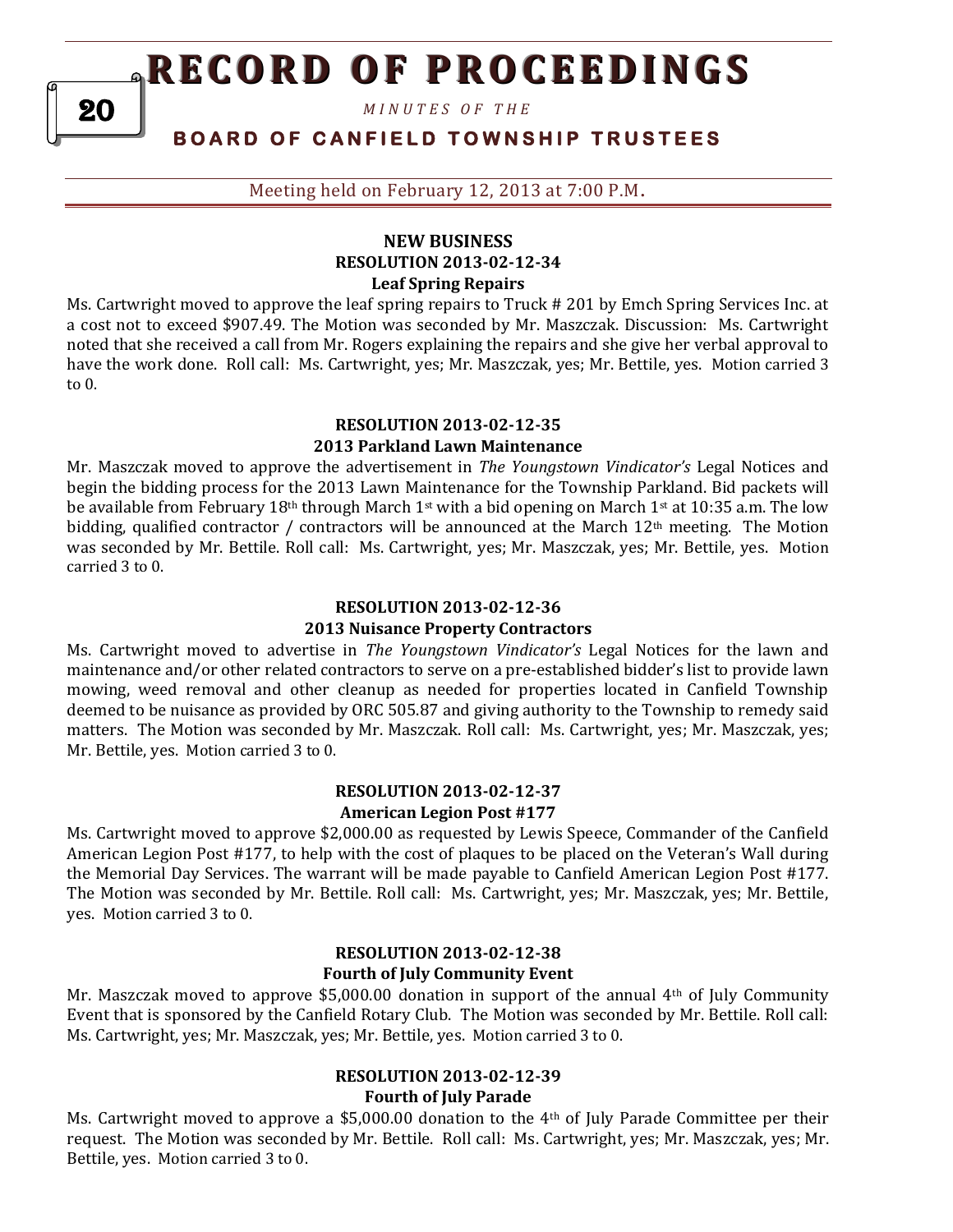*M I N U T E S O F T H E*

**BOARD OF CANFIELD TOWNSHIP TRUSTEES** 

Meeting held on February 12, 2013 at 7:00 P.M**.**

## **RESOLUTION 2013-02-12-40 First Night Canfield**

Mr. Bettile moved to approve the expenditure of \$8,500.00 donation for First Night Canfield a community wide event that is held on New Year's Eve. The Motion was seconded by Ms. Cartwright. Roll call: Ms. Cartwright, yes; Mr. Maszczak, yes; Mr. Bettile, yes. Motion carried 3 to 0.

#### **RESOLUTION 2013-02-12-41 Computer Purchase**

Ms. Cartwright moved to approve the purchase of three new computers, one server, and one laptop battery from the Dell Corporation through State Purchase price of \$5,634.92. The Motion was seconded by Mr. Bettile. Discussion: Mr. Bettile asked about the age of our present computers. Fiscal Officer stated that they are at least seven years old. Ms. Cartwright asked about the laptop…are we keeping that laptop. Mr. Bettile noted that the Public Works Dept is satisfied with the laptop as it is. Roll call: Ms. Cartwright, yes; Mr. Maszczak, yes; Mr. Bettile, yes. Motion carried 3 to 0.

#### **RESOLUTION 2013-02-12-42 Computer Setup**

Mr. Maszczak moved to approve International Business Solutions, Inc. to perform the setup of the new computers for the Township Hall and Public Works Department for a cost of \$900.00. International Business Solutions, Inc. will continue to serve the Township for all of its Information Technology (IT) needs at a rate of \$75.00 per hour. The Motion was seconded by Mr. Bettile. Discussion: Ms. Cartwright asked about a service agreement. Mr. Bettile noted that there will not be an agreement feeling that one is not needed. Ms. Cartwright asked about the offsite backup. Will his gentlemen be handling that? All agreed that the estimate provided didn't include offsite backup. Ms. Cartwright expressed the importance of having offsite backup. Mr. Maszczak felt that we do need to look into it. Roll call: Ms. Cartwright, yes; Mr. Maszczak, yes; Mr. Bettile, yes. Motion carried 3 to 0.

# **RESOLUTION 2013-02-12-43 Reimbursement Agreement between Canfield Township and ABC Water and Storm Water District**

Ms. Cartwright moved for the adoption of the Reimbursement Agreement between Canfield Township and ABC Water and Storm Water District described as a loan to the District in an amount up to seventeen thousand two hundred eighteen dollars and seventy-five cents (\$17,218.75) to cover the cost of the Equivalent Residential Unit (ERU) Study by CDM Smith in the districts of Boardman & Canfield Townships. The Motion reads as follows:

*WHEREAS*, ABC Water and Storm Water District (hereinafter "District") was established to perform, among other things, various water resource projects related to storm water disposal and management in Austintown, Boardman and Canfield Townships under the authority provided by Chapter 6119 of the Ohio Revised Code; and,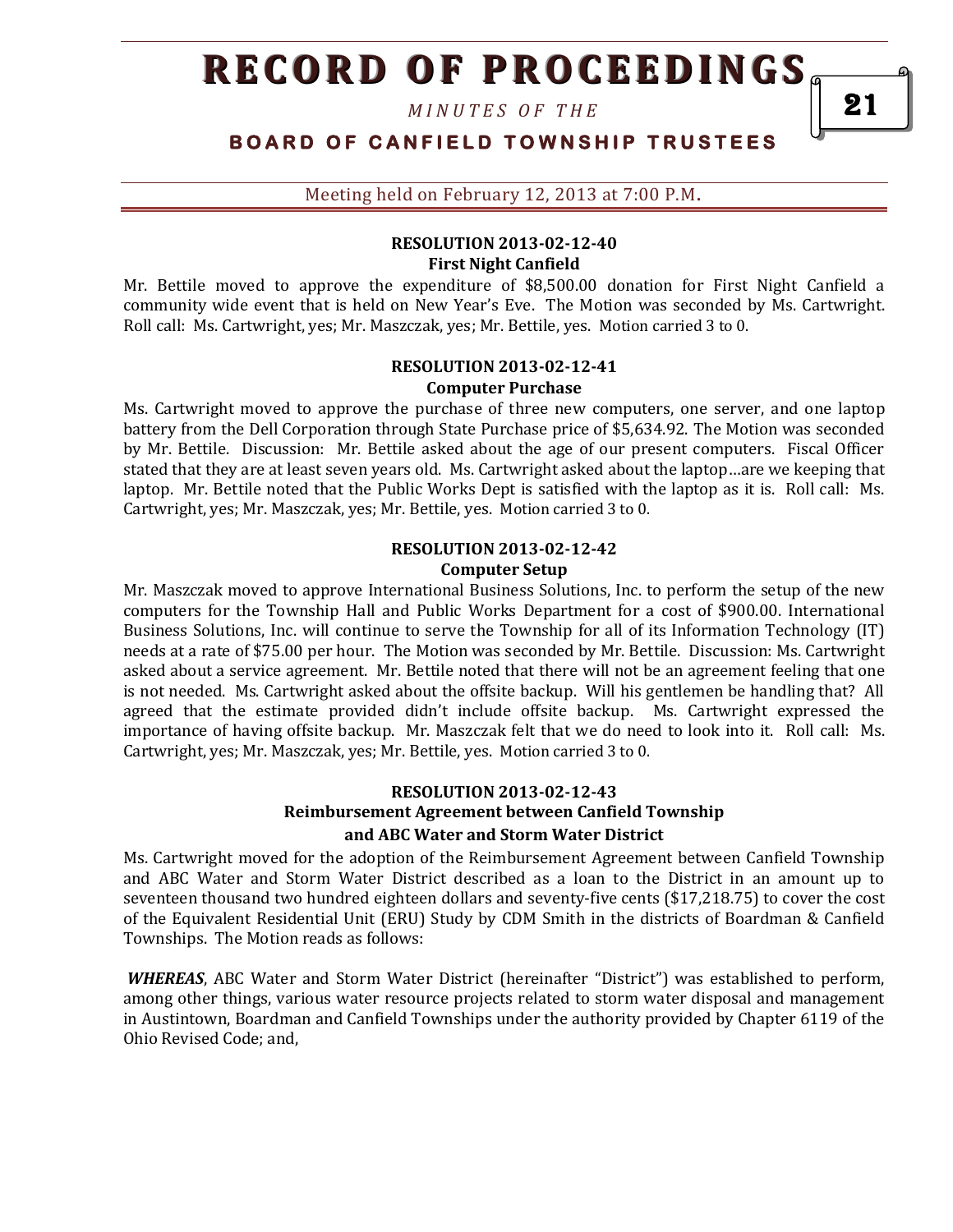*M I N U T E S O F T H E* 

# **B O A R D O F C A N F I E L D T O W N S H I P T R U S T E E S**

## Meeting held on February 12, 2013 at 7:00 P.M**.**

*WHEREAS*, the District has found it necessary to obtain engineering services from its engineering firm, CDM Smith, to assist in developing an equitable method of calculating fees needed to distribute the costs of such ABC water resource projects; and,

*WHEREAS*, CDM Smith has submitted Task Order # No. 1, attached hereto as "Exhibit A", for said engineering services pursuant to the Master Services Agreement with CDM Smith which states that the cost for same is not to exceed sixty-eight thousand eight hundred seventy-five dollars (\$68,875.00); and,

*WHEREAS*, the District does not currently have revenue with which to pay for such engineering services, and;

*WHEREAS*, Boardman Township will lend to ABC a portion of the amount needed to pay the costs for such engineering services, and with the intention that ABC will repay such loans at such time as ABC is in receipt of adequate funds generated by its own operations and funding source; and,

**WHEREAS,** Boardman Township is willing to lend the District seventy-five percent (75%) of said engineering services (\$51,656.25), based on CDM Smith's calculation of the proportion of the combined study of Boardman and Canfield Townships that is attributable to Boardman Township, based on the number of parcels, land use, building areas, buildings and the 2010 census; and,

*WHEREAS,* Canfield Township is willing to lend ABC the remaining twenty-five percent (25%) of the cost of said engineering services (\$17,218.75) under a separate agreement; and,

*WHEREAS*, the District and the Board are authorized to enter into a Reimbursement Agreement to formalize the terms of such financing arrangement pursuant to Ohio Revised Code Sections 505.705, 6119.06(Q) and 9.482 (B); now, therefore,

**BE IT** *RESOLVED* by the Board of Trustees of Canfield Township:

1. That the Board of Trustees hereby approves the Reimbursement Agreement between Canfield Township and ABC Water and Storm Water District (the "District"), attached hereto as "Exhibit B", including a loan to the District in an amount up to fifty one thousand six hundred fifty six and twentyfive cents (\$51,656.25), and further authorizes seventeen thousand two hundred eighteen dollars and seventy five cents (\$17,218.75) to execute same on behalf of the Board.

2. That it is found and determined that all formal actions of this Board of Township Trustees concerning and relating to the adoption of this Resolution were adopted in an open meeting of this Board, and that all deliberations of this Board of Trustees and of any of its committees resulting in such formal action, were in meetings open to the public, in compliance with the law, including Section 121.22 of the Revised Code of Ohio. The Motion was seconded by Mr. Bettile.

Discussion: Mr. Bettile noted that the cost of \$17,218.75 is Canfield Township's portion of the total \$68,875.00 which works out to be 25%. Ms. Cartwright noted that the Township will receive all the money back. As to the above, vote resulting as follows: Roll call: Ms. Cartwright, yes; Mr. Maszczak, yes; Mr. Bettile, yes. Motion carried 3 to 0. (The signed formal agreement is on file in the office and available for viewing.)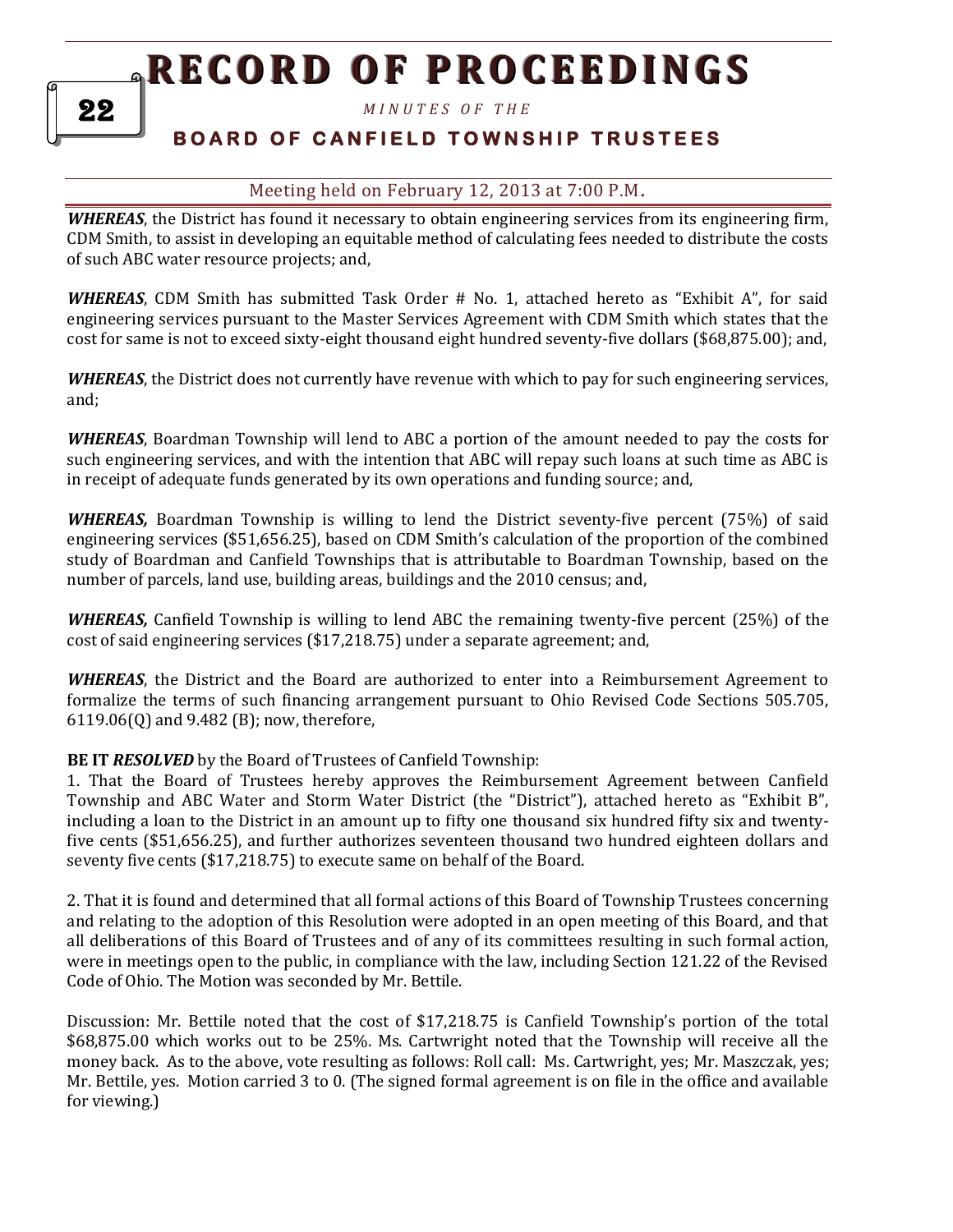*M I N U T E S O F T H E*

**BOARD OF CANFIELD TOWNSHIP TRUSTEES** 

Meeting held on February 12, 2013 at 7:00 P.M**.**

### **RESOLUTION 2013-02-12-44 Equipment Declared**

Mr. Maszczak moved to declare seven (7) two way radios as salvage from the Public Works Department. These wide band radios have been taken out of service since they don't meet the FCC Narrow Band frequency requirements. The new radios make the Township compliant with the adopted FCC regulations. The Motion was seconded by Mr. Bettile. Roll call: Ms. Cartwright, yes; Mr. Maszczak, yes; Mr. Bettile, yes. Motion carried 3 to 0.

#### **RESOLUTION 2013-02-12-45 School Resource Officer Agreement (SRO)**

Ms. Cartwright moved: WHEREAS, Canfield Township desires to enter into an Agreement with the City of Canfield for police protection services for a School Resource Officer to be assigned to the local school district that serves Canfield Township and the City of Canfield for the School Year 2012-2013 effective August 1, 2012 through July 1, 2013. The Township shall compensate the City of Canfield in an amount equal to seventy-five percent (75%) of one-half the costs to the City for the performance of its obligations pursuant to the SRO Agreement, which is \$25,555.49, as set forth in the attached agreement. Motion was 2nd by Mr. Bettile. Discussion: Ms. Cartwright recently requested this agreement from the City, updated the expenses, and had the prosecutor's office review the document. The expenses for the SRO has increased \$2,049.97 over the previous year and on or before the end of June of 2013, the parties shall meet to review the costs of the SRO Agreement and discuss this agreement upon the same or modified terms and conditions. This is a one year agreement. Ms. Cartwright will forward a copy to the Fiscal Officer. Fiscal Officer noted that the purchase order approved by the Board already will be short by \$555.49. She noted that if no one had any objections, she will use contract services to pay the difference. Everyone thought it was a good idea and had no objections. Roll call: Ms. Cartwright, yes; Mr. Maszczak, yes; Mr. Bettile, yes. Motion carried 3 to 0.

### **RESOLUTION 2013-02-12-46 Purchase Order**

Mr. Bettile moved to approve purchase orders PO 01-2013 – PO 31-2013 in the amount of \$803,345.93 for the purpose of correcting the resolution #2013-01-08-15 from meeting of 1/8/2013. The Motion was seconded by Mr. Maszczak. Roll call: Ms. Cartwright, yes; Mr. Maszczak, yes; Mr. Bettile, yes. Motion carried 3 to 0.

#### **RESOLUTION 2013-02-12-47 Warrants & Electronic Payments**

Ms. Cartwright moved to approve Electronic Payments #02-2013 – #39-2013 and Warrants #12523 thru # 12604 in the total amount of \$107,570.51 as general and payroll obligations of the Township. The Motion was seconded by Mr. Bettile. Roll call: Ms. Cartwright, yes; Mr. Maszczak, yes; Mr. Bettile, yes. Motion carried 3 to 0.